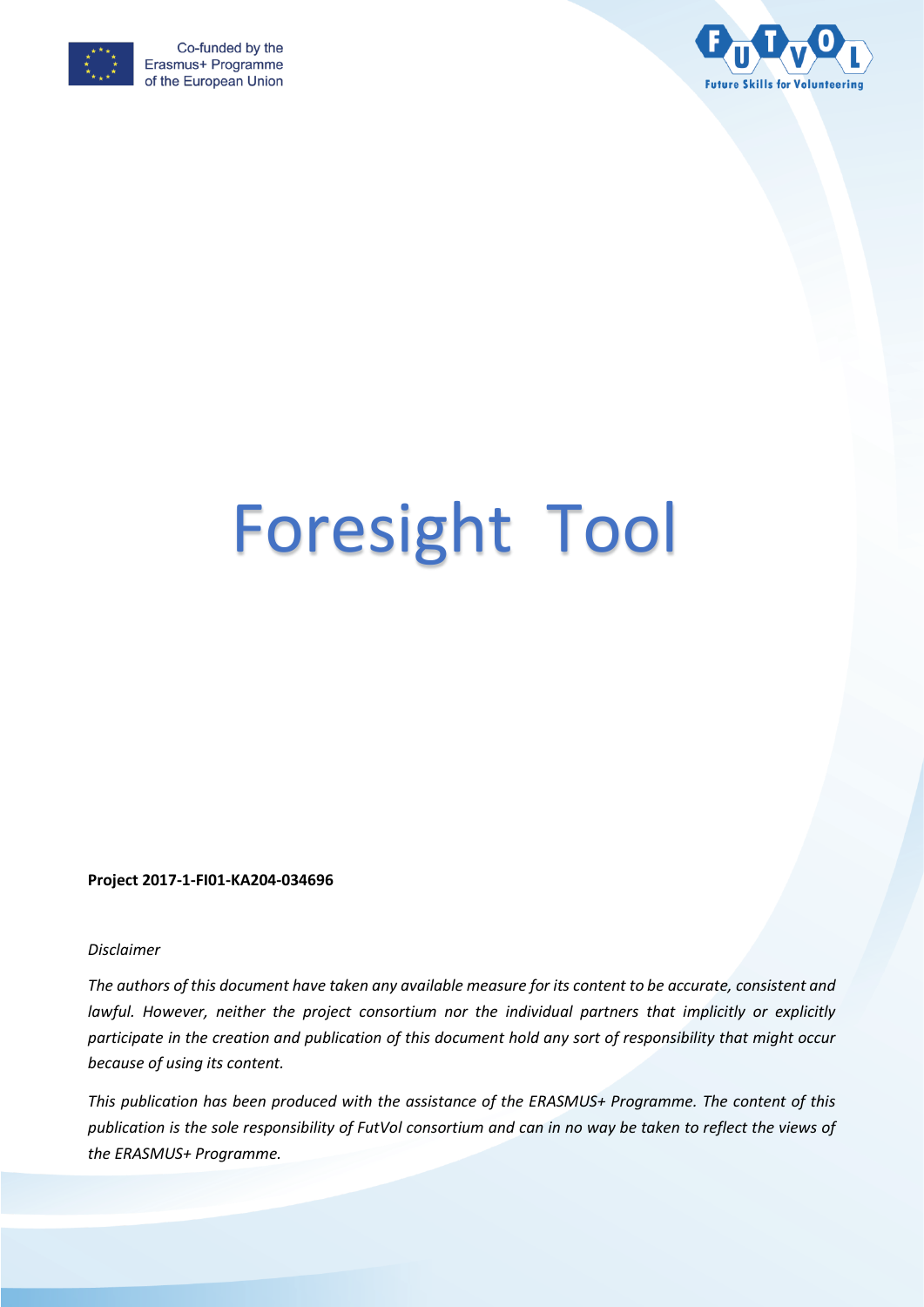



# **FORESIGHT TOOL**

How can volunteers find out what might happen in the future and help their organisation achieve its goals?

Here we have a model and tools to help!

The idea of this tool is to combine information from the organisation's stakeholders, i.e. different groups of people and organisations. This information should set of a discussion to enable the organisation to draw an action plan. the idea is to find information about what different **people think might happen in the future** to 'us' (i.e. the volunteer's community or organisation), and t**hrough a combination of different views get an overview of what** will happen the future.

The volunteer can find out what different stakeholders think stakeholder by stakeholder by using our tools and ideas, or they can use their own ideas. There is also a guideline for facilitating foresight/future workshops by using our model. We shall give a couple of practical examples on how to go through this exercise by using a local environmental NGO as an example.

# **Foresight model**

# **Before you set off to discover your stakeholders' ideas about the future, you need to take time together to think about who they are.**

**Any voluntary organisation has their own stakeholders whose interests and expectations form part of the organisation's mission.** The overall aim of an organisation is to achieve its goals (such as improving the local environment) and satisfy the perceived needs of these stakeholders. Any misconception about the specific mix of stakeholder expectations could lead to critical situations in the short or medium term or to existential crises in the long term. **For this reason, analysing the specific mix of stakeholders is of strategic relevance.** It will enable the identification of the specific relationship as follow (Fig.1):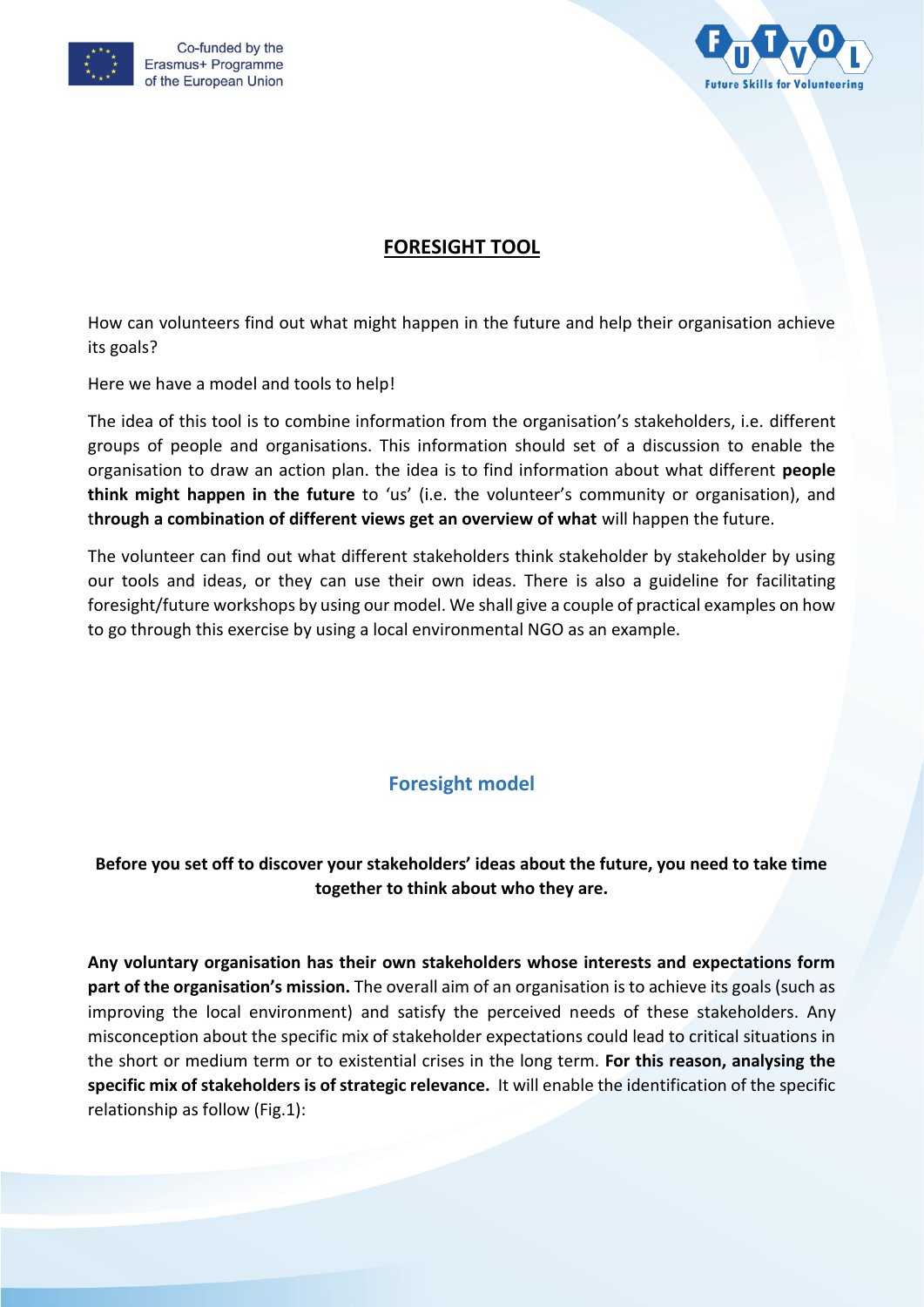

The main stakeholder analysis question is:

# **How do we satisfy the expectations of our stakeholders?**

In order to answer this question, it's important to pose further questions through four basic steps:

## First step:

## **Who exactly are our stakeholders?**

Before we even start working, we need to clarify who exactly are the specific stakeholders of our volunteer organisation that can be named under each of the four types represented in Fig.1. Who are our clients at whom our work is targeted directly or indirectly? Who are the people and/or organisations that form our local community? Does this include our municipality, other voluntary organisations? Who else? Can we define 'society' more specifically?

## Second step:

The stakeholders named under each type need to be ranked in order of importance to the voluntary organisation. This importance may differ depending on the purpose of the analysis and include a description like presented in Fig.2. This needs to be done to in order to think about where change can be achieved and to plan for the use of resources.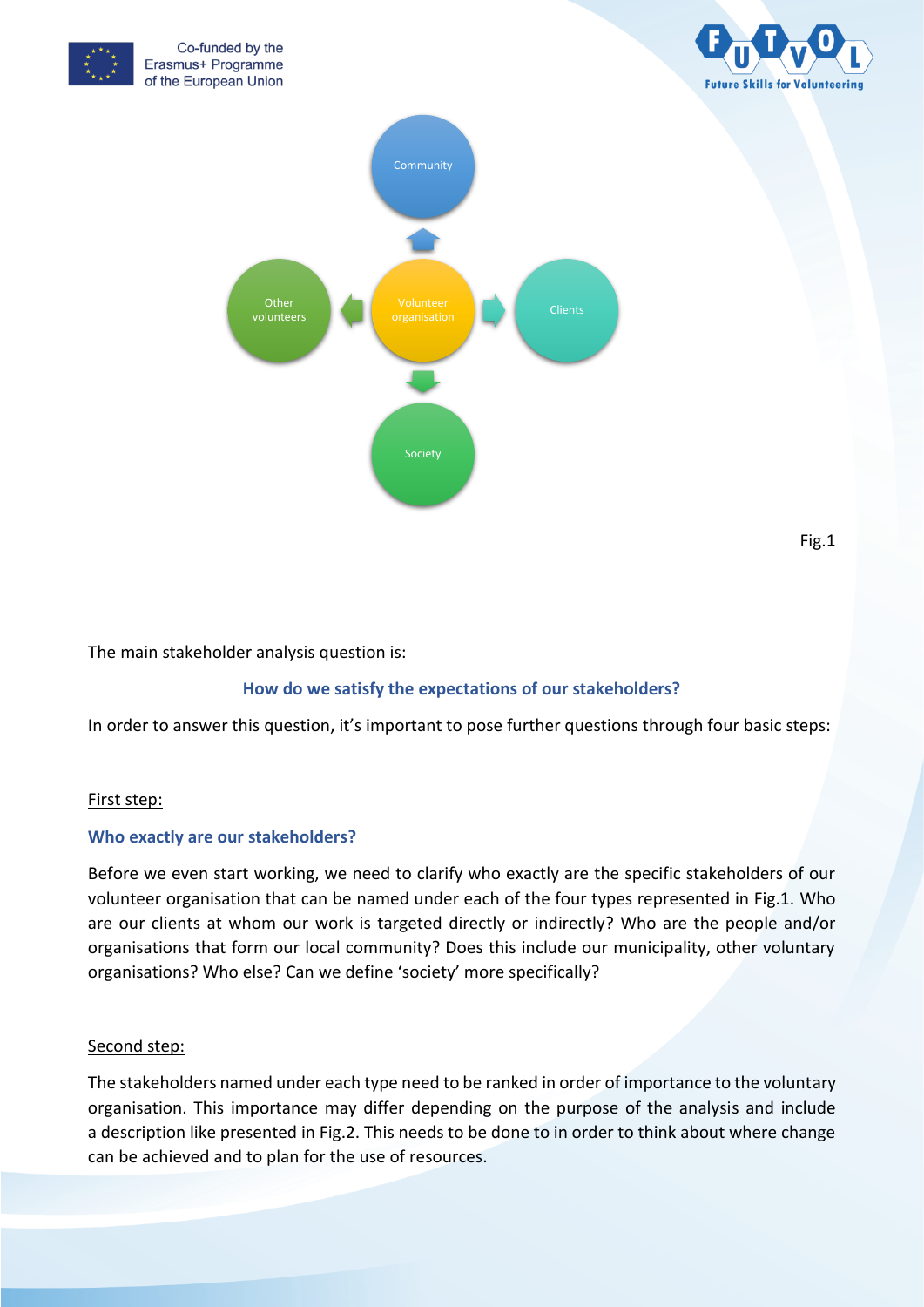



| <b>STAKEHOLDERS</b>    | <b>WEAK INFLUENCE</b>                                                   | <b>STRONG INFLUENCE</b>                                                                                      |
|------------------------|-------------------------------------------------------------------------|--------------------------------------------------------------------------------------------------------------|
| <b>STRONG INTEREST</b> | Helpful if<br>they<br>become<br>of<br>the<br>supporters<br>organisation | Need to be accommodated                                                                                      |
| <b>WEAK INTEREST</b>   | organisation                                                            | Little or no effect on the Dangerous or very helpful for<br>the organisation if<br>thev<br>become interested |

Fig.2

## *Practical example:*

*The environmental NGO decides that local politicians are a very important stakeholder in a campaign to encourage recycling. More recycling was considered an important achievement in 5 years' time. The problem is that they have little interest as it costs money. The organisation thinks it should be wise to listen to them and think of ways in which they could help to make this true.*

#### Third step:

#### **How important are our stakeholders?**

Following the ranking, we need to answer to the question:

 What are the expectations of each specific stakeholder with regard to the relationship with our organisation?

This view may influence the initial ranking in step 2 and lead to modifications.

#### Fourth step:

#### **How good are we at meeting our stakeholders' expectations?**

For the selected stakeholders we need to identify how to meet their expectations:

 What do we do to meet stakeholders' expectations? Do we know how to satisfy ones in our work? What is good? What could be better? What we will do?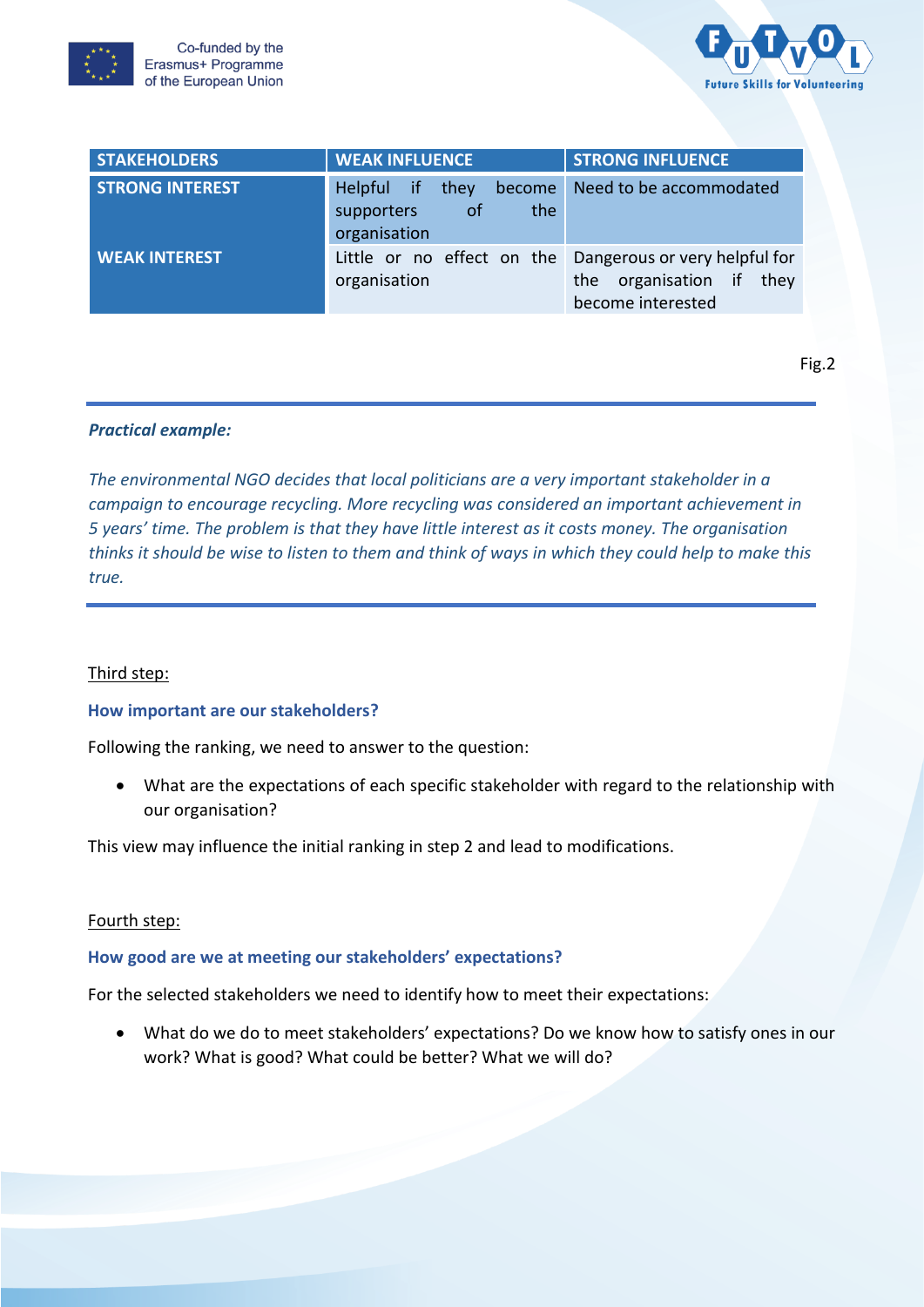



After you have defined your stakeholders, you can start discovering their ideas.

This is how our model for combining ideas from different people works:

| What I think might happen to  | What other volunteers and             | What our clients think might      |
|-------------------------------|---------------------------------------|-----------------------------------|
| us (our organisation)         | our organisation think might          | happen<br>to<br>(our<br><b>us</b> |
|                               | to<br>happen<br>(our<br><b>us</b>     | organisation)                     |
|                               | organisation)                         |                                   |
| questions volunteers ask from |                                       |                                   |
| themselves                    | questions volunteers ask from         | questions volunteers ask from     |
|                               | other volunteers                      | the people they work with         |
|                               | analysis of trends in our             |                                   |
|                               | association or organisation           |                                   |
|                               | (no. of members etc.)                 |                                   |
|                               |                                       |                                   |
| What our community thinks     | What society thinks might $\parallel$ | What really will happen to us     |
| might happen to us (our       | (our<br>happen<br>to<br><b>US</b>     |                                   |
| organisation)                 | organisation)                         |                                   |
|                               |                                       | analysis                          |
| observations of what happens  |                                       | planning for action               |
| in our city etc.              | observations from the news            |                                   |
|                               | on-line searches on terms like        |                                   |
|                               | 'the<br>future'                       |                                   |
|                               |                                       |                                   |
|                               |                                       |                                   |
|                               |                                       |                                   |

You have already identified your stakeholders. Here is a concrete example of how clients can be identified:

# *Practical example:*

*The environmental NGO thought that its potential clients included local families and schools who need to know how to protect the environment locally. They identified local politicians to represent their community, and the local media to represent society before they set off to discover their ideas.*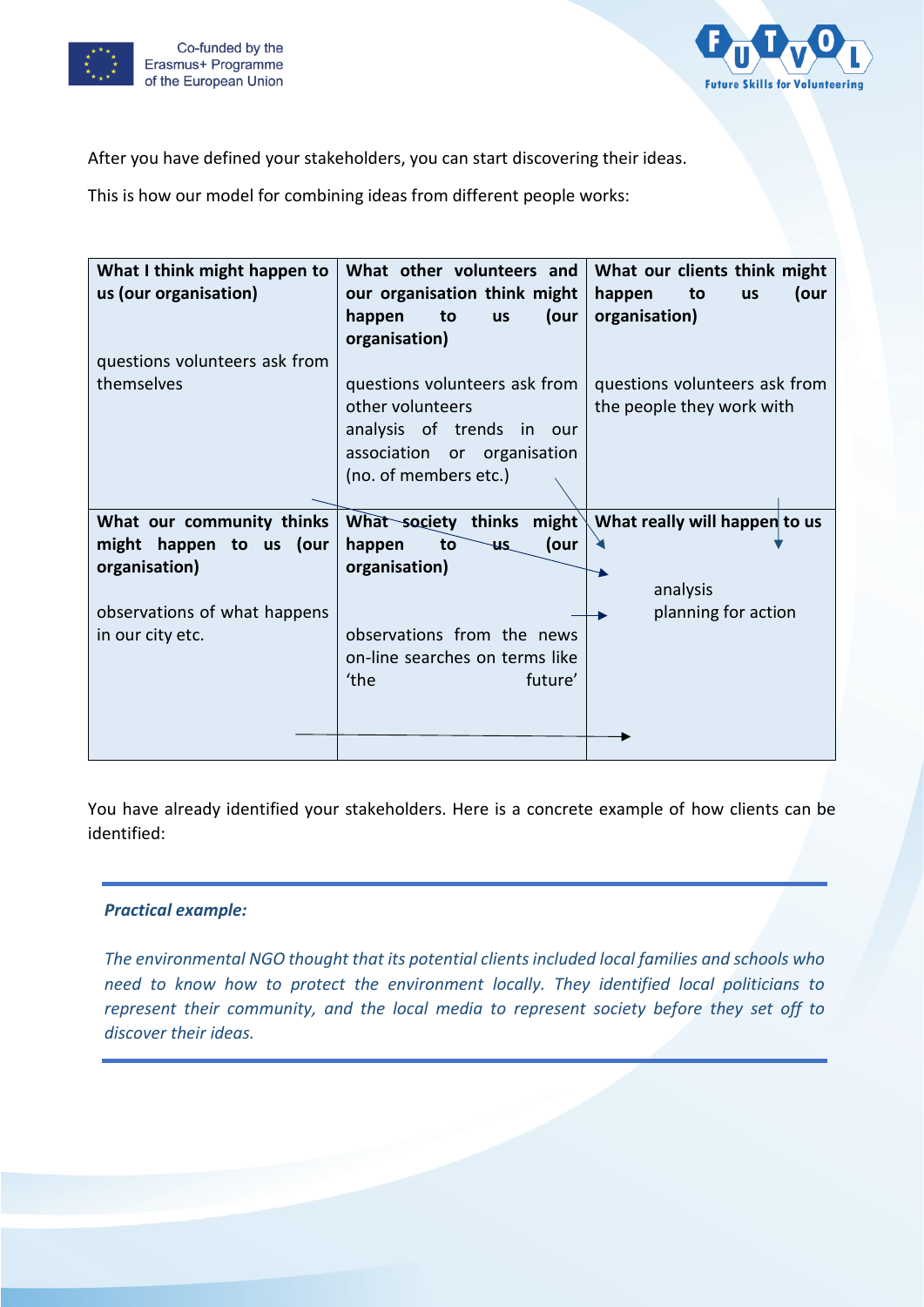



Here are tips to find out about the ideas of different stakeholders. You can use them or think about your own questions and methods. These ideas can get you started, but it's important to make this as easy as possible!

# **1. What I think might happen to us?**

- What do you think volunteering will look like in 10, 20, 30 years? Write down your ideas
- What will your own future be like?

# **2. What other volunteers and our organisation think might happen to us?**

- Ask other volunteers what they think volunteering will look like in 10, 20, 30 years.
- Google "the future of volunteering" will get many results and articles about the future of volunteering.
- Look for volunteering centres in your home town and talk to the people who select volunteers. What do they think the future might hold for volunteering?
- Engage with other volunteers on social media (Facebook, twitter, etc). What are some of their thoughts on the future? Are the opinions divisive, or do most people agree on some ideas?
- Look for statistics in your organisation. How many members did you have before and now? Who volunteered before and who now? What kinds of things did volunteers do before and now? What does this information say about what might happen in the future?
- Contact NGOs by email and ask them questions like "Will you have more or fewer volunteers in 10 years?" and "Will volunteering become more popular in the future?" then compare the answers from various organisations.
- Based on the research done what are your predictions for the future of volunteering? Are most possible outcomes positive or negative?

# *Practical example:*

*In the environmental NGO, volunteers felt that this depends a great deal with people's general views about the environment. If there is concern, there will be more volunteers. They also felt that there will be more micro-volunteering done on line. They interviewed each other and used Google to find some ideas.*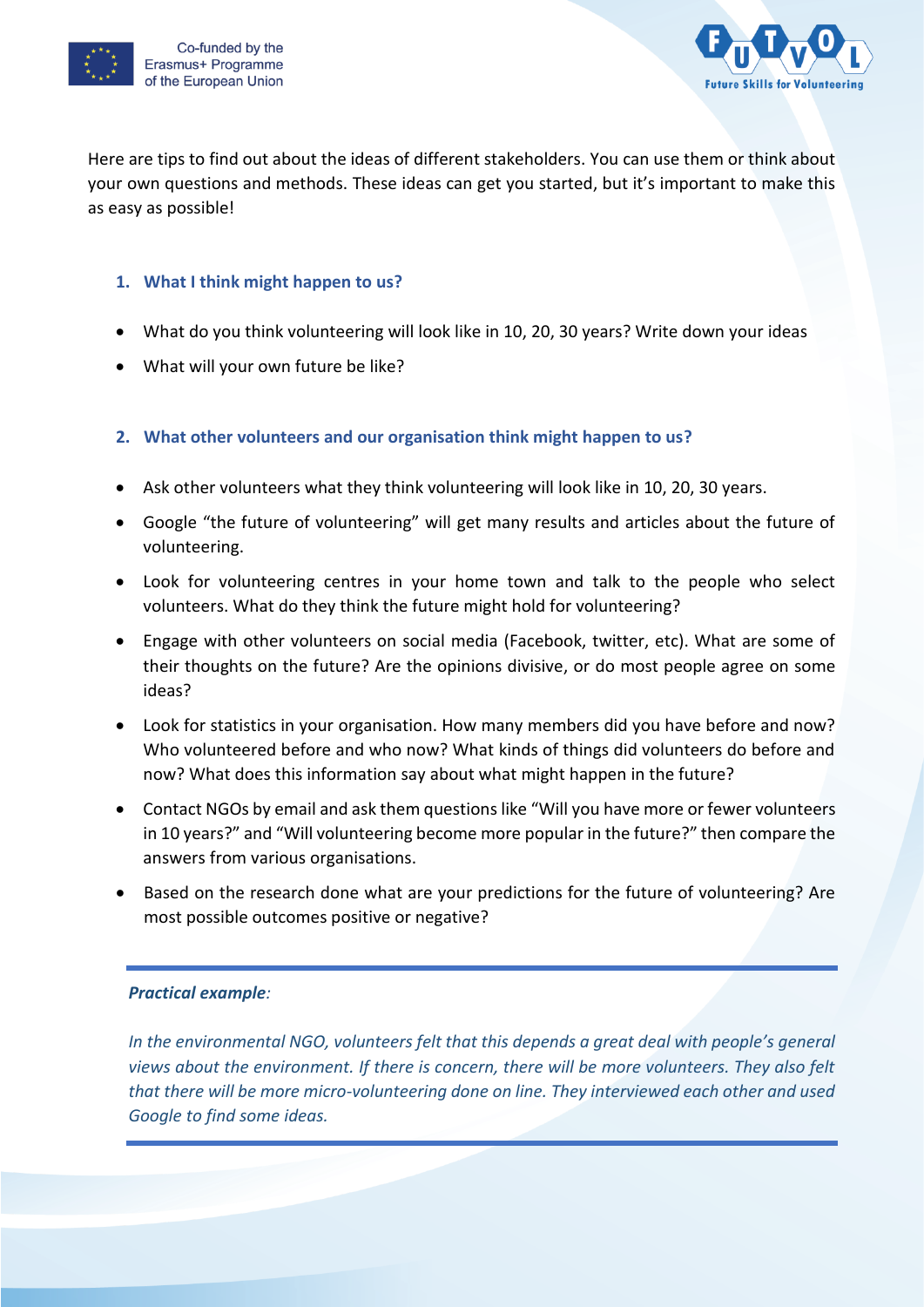



## **3. What our clients think might happen to us?**

# **1 st question: Who are our clients? Can the profile of our clients change in the future?**

The answer to this question depends on:

- The organisation's profile, and range locally, in a specific place or regionally and the scope of its work
- How it activates and reaches clients: directly or by using ITs (social networks, websites).

# **2nd question: What is the role of volunteers in the relationship with the client of the organisation? What is the nature of voluntary work?**

The answer may depend on:

- Volunteer competences, from technical competences to "working with people". Which of these competences will be needed or will we need something else?
- Volunteer preferences: for example, what percentage of volunteers prefers work with people
- How the organisation works in relation to its clients

**You should also consider questions like:** Will volunteering in the future be related to technological competence? Will "work with people" be a permanent element of the work of volunteers?

# **3 rd question: Who are the volunteers? What are the main socio-demographic characteristics of volunteers?**

- Are there generational/cultural differences in the resources accessed by volunteers in a given organisation?
- What are the competences of volunteers in various age categories, e.g: what 20+-year-olds or 50+-year olds can do and how do they prefer to work with our clients?
- Can the differences generate conflicts?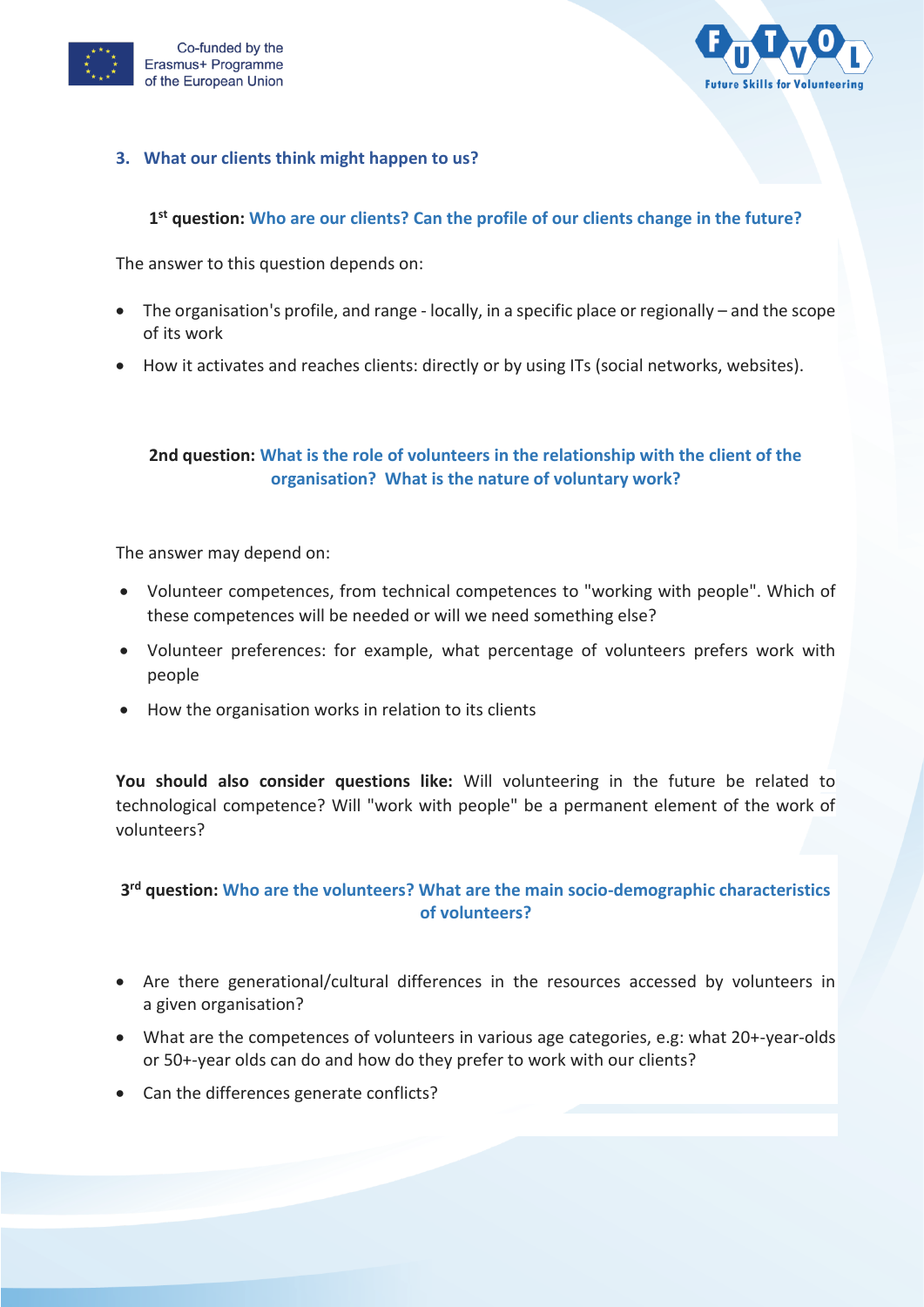



## **Where to find such information:**

- **Review of websites and organisations:** analysis of the content and activities of nongovernmental organisations. Identification of the clients of the organisation depending on the profile of the organisation, - analysis of the offer for volunteers - what do volunteer organisations offer? How often is volunteering associated with direct work with the client of the organisation? What kind of people do organisations need? What is the offer of voluntary service? What competences are used in these offers?
- **Statistical data, research:** analysis of the volunteers themselves in terms of social / demographic /cultural characteristics? – who are they and what are the values and needs of different generational groups?

## *Practical example:*

*The environmental NGO thought that their clients are local families and schools. At present they are mainly reached by social media as its existing volunteers are quite young, but that there is little direct contact. Clients' interests depend on environmental attitudes in general.*

## **4. What our community thinks might happen to us?**

Possible ways of collecting information:

- Follow local news or other media Follow the news (on tv or the radio, newspapers, magazines) or on line) for a few days. Pick 1-2 news items that might affect your volunteering or your organisation in the future. Analyse them by answering the following questions:
- 1. Does this affect my volunteering positively, neutrally or negatively?
- 2. Does this affect us (our organisation) positively, neutrally or negatively?
- 3. What does this news item say about the world around us?
- Visit your local library, community centre or other places where people meet. Ask people what they think might happen in the future. What does this say about what might happen to you or your voluntary organisation?
- When you meet your friends or family at home, over coffee, at birthday parties etc., ask them what they think might happen in the future. Is anything relevant for your volunteering?
- Visit your city council's website and social media channels. is there anything that you feel might be relevant for your organisation in the future? Try answering the following questions:
- 1. Does this affect my volunteering positively, neutrally or negatively?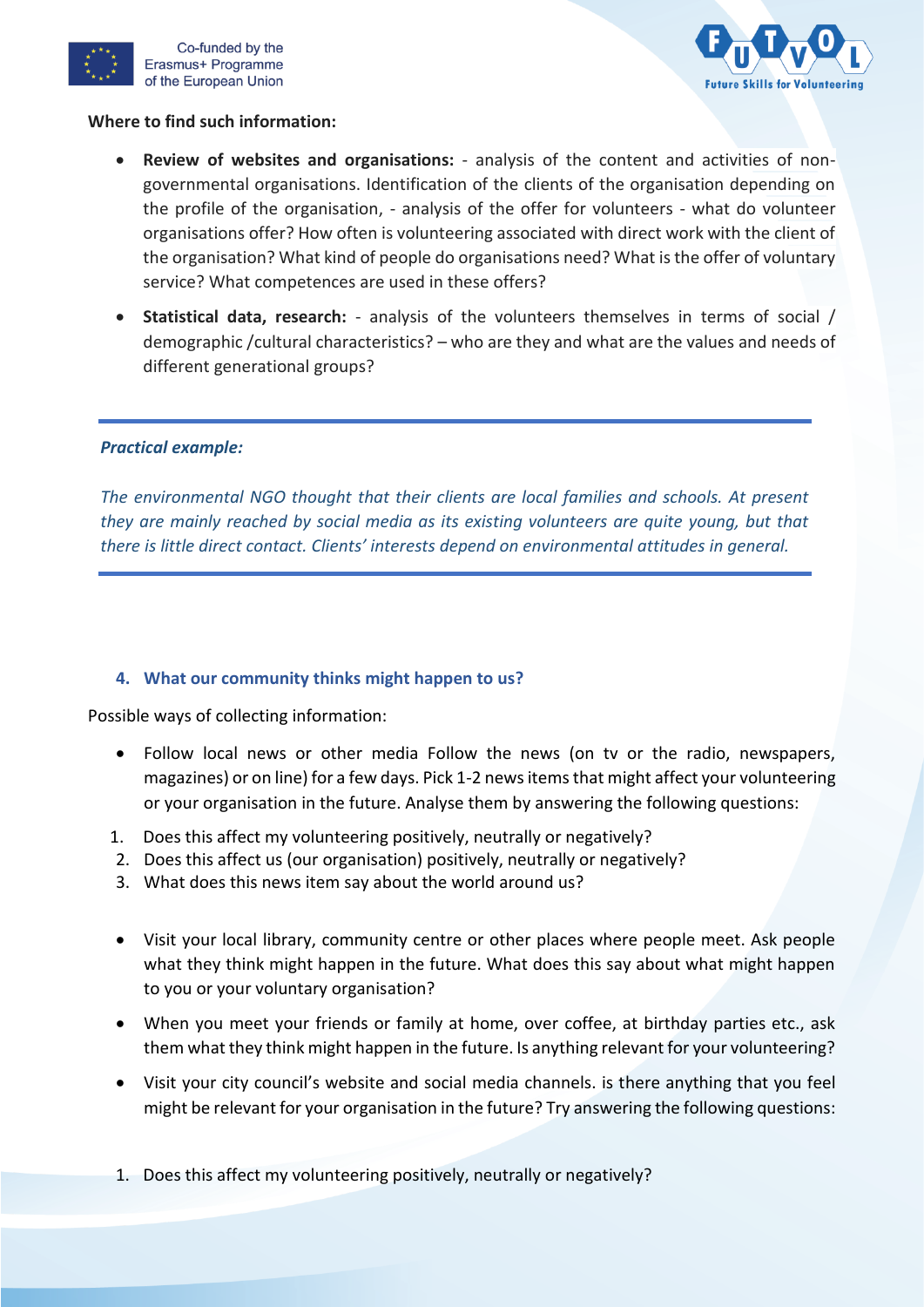



- 2. Does this affect us (our organisation) positively, neutrally or negatively?
- 3. What does this news item say about the world around us?

#### *Practical example:*

*The environmental NGO thought that their local politicians were vital players in their local community. they looked up their decision on the city website and decided that there wasn't that much going on that concerns the local environment. It was found to be problematic from a publicity point of view.*

## 4. **What society thinks might happen to us**

#### **Possible ways of collecting information:**

- Observations from the news: Follow the news (on tv or the radio, in the newspapers or on line) for a few days. Pick 2 news items that might affect your volunteering or your organisation in the future. Analyse them by answering the following questions:
- 1. Does this affect my volunteering positively, neutrally or negatively?
- 2. Does this affect us (our organisation) positively, neutrally or negatively?
- 3. What does this news item say about the world around us?
- Observations from on line searches

Use an on-line search engine. Type in terms like 'the future of volunteering' 'volunteering' or a term that has to do with the field in which you volunteer. Go through the results of your search and select 2 sources that you find interesting or useful. Analyse them by answering the following questions:

- 1. Does this affect my volunteering positively, neutrally or negatively?
- 2. Does this affect us (our organisation) positively, neutrally or negatively?
- 3. What does this text say about the world around us?
- Observations on social media

If you use social media channels like Facebook, twitter, Instagram, Snapchat, YouTube or others, take a moment to follow your news stream. What do people talk about and what kind of content do they share? Is there anything that seems relevant from your volunteering point of view? How might this affect your organisation's future?

Observations at school/university/work/anywhere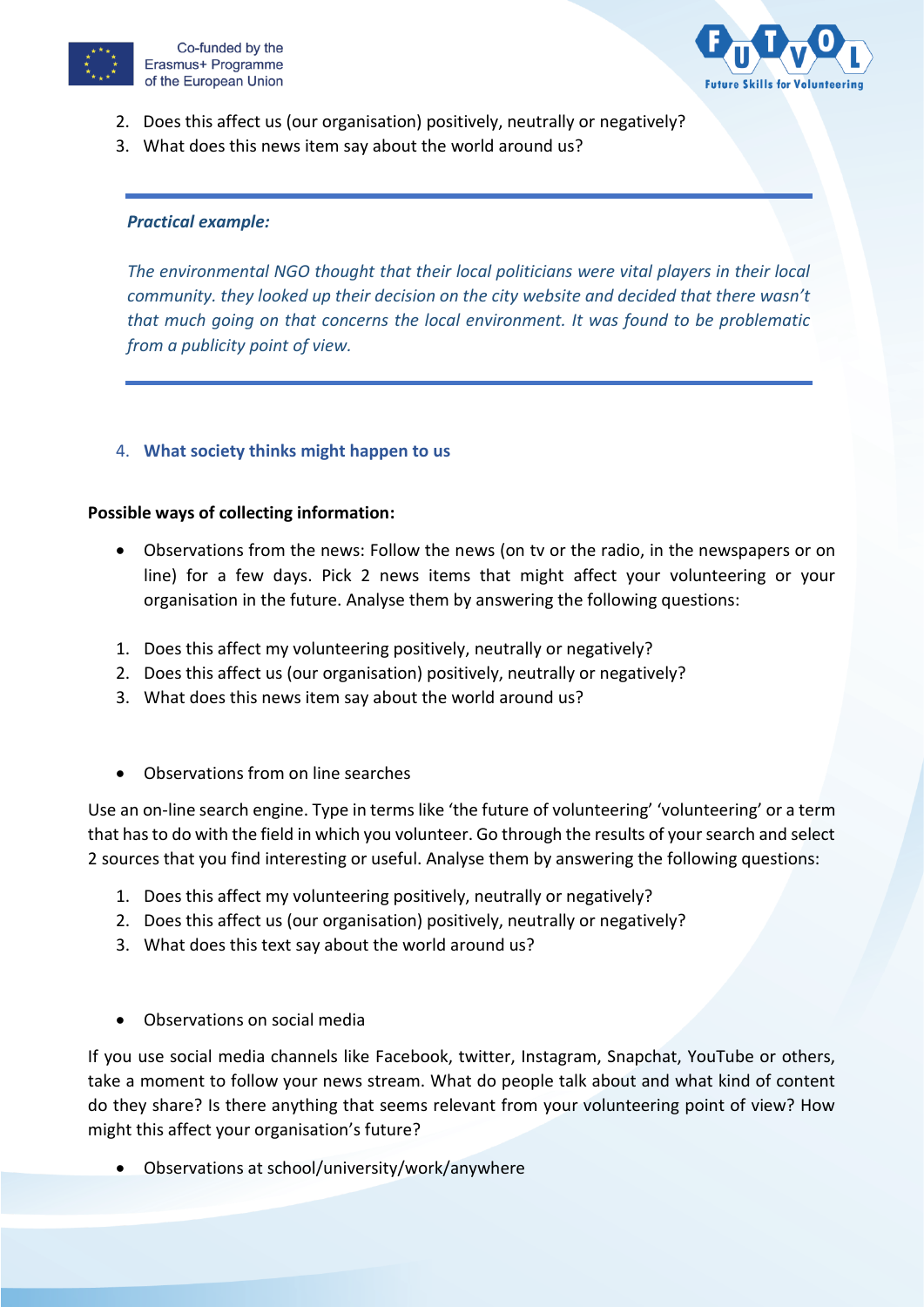



If you work or are a student, listen what people around you have to say. What do people talk about? Is there anything that seems relevant from your volunteering point of view? How might this affect your organisation's future?

Detecting 'weak signals'

Have you noticed any small things around you that might be changing or that you find disturbing? they might be weak signals that might or might not affect your volunteering. Write these down during a couple of days and share with your friends. You can use these questions to make sense of them:

- 1. Does this affect my volunteering positively, neutrally or negatively?
- 2. Does this affect us (our organisation) positively, neutrally or negatively?
- 3. What does this text say about the world around us?

# *Practical example:*

*The local NGO discussed this and thought that local media were their most vital stakeholder. they looked at the local newspaper and found an article on recycling. They thought this could be a positive sign about growing public interest.*

# **5. Analysis. What really will happen?**

When analysing the information you have collected, you will need to bring together different viewpoints and relate stakeholder expectations with each other. You can also consider what is similar in the information you have collected from different stakeholders and where their views differ from each other.

The facilitation guideline includes ideas on how to do this, and here we explain how stakeholder views could be approached.

# 6. **Planning for action**

Once you have analysed and discussed your information, you will have an idea of what lies ahead. To create a plan, you should then ask yourselves the following questions:

- What do we want to achieve? How do the things we see will happen help us or prevent us from achieving this?
- What skills do we need? Do we already have them or do we need something else?